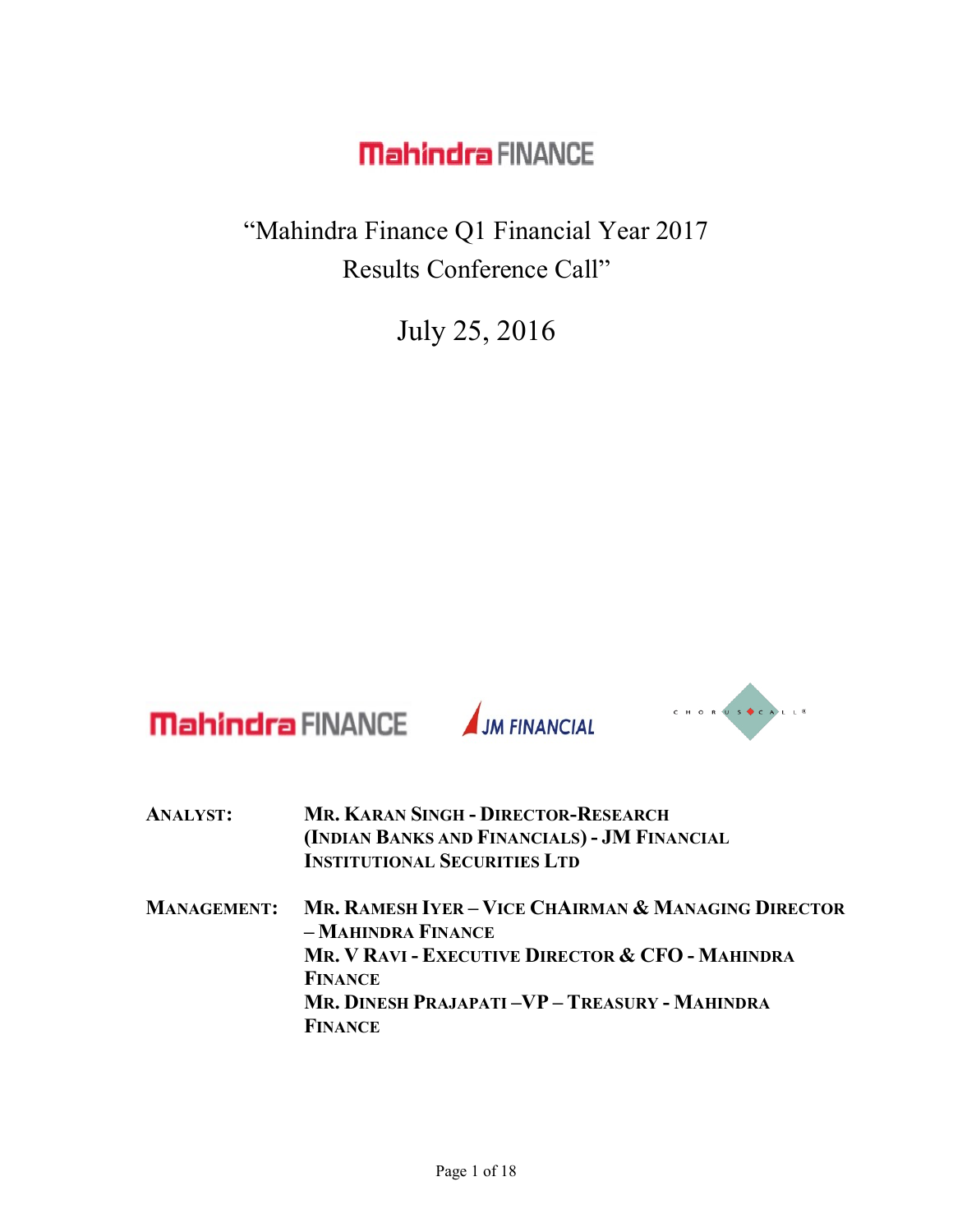Mahindra Finance July 25, 2016

- Moderator: Ladies and gentlemen, good day and welcome to the Mahindra Finance Q1 FY2017 results conference call, hosted by JM Financial. As a reminder, all participants' lines will be in the listen-only mode and there will be an opportunity for you to ask questions after the presentation concludes. Should you need assistance, during the conference call please signal an operator by pressing "\*" and then "0" on your touchtone telephone. Please note that this conference is being recorded. I now hand the conference over to Mr. Karan Singh from JM Financial. Thank you and over to you Sir!
- Karan Singh: Thank you. Good morning everybody and welcome to Mahindra & Mahindra Financial Services earnings call to discuss the first quarter results. To discuss the results, we have on the call, Mr. Ramesh Iyer, who is the Managing Director, Mr. Ravi, who is the Executive Director and CFO, nd Mr. Dinesh Prajapati, who is Vice President, Treasury. May I request Mr. Iyer to take us through the financial highlights subsequent to which we can open the floor for Q&A session. Over to you Sir!
- Ramesh Iyer: Morning everyone and thanks for joining the call. I am sure everyone has these questions while I try and answer them as we speak. Let me begin by saying, from our side we think the results were average plus and the reason why we are saying is as follows: One, I think we moved to 120 days in the last quarter and we stay with 120 days and we knew it for sure even when we move to 120-day in the last quarter that this pressure will mount on us in the first quarter because normally for the segment and the geography we work in, are not a very active quarter from an economic activity perspective and therefore even always in the past we have seen steep increase from the fourth qyuarter to the first quarter types, but when we go further down in 120-day type situation, the pressure was to mount even higher because many, many customers of ours are the ones who earn to repay and we have been saying this that monthly installments by force over a period have set to either bimonthly or a quarterly type of repayment.

So if we were to simply look at someone who has kind of paid one installment in the fourth quarter and have also paid installment in the first quarter, but in this two quarters in say five or six installments of fallen due, having not paid enough, they then reflected into a NPA. So one of the data points that I may want to continue to share, which we have said in the past as well is that, in many of these NPA accounts there is a clear movement of recovery from customers, while they are not paying enough to be able to come out of the NPLs. So, I think we want you to for sure appreciate that these are pressures which continue from the market in terms of customer's ability to earn to repay, while they are earning just enough to be able to service the loan, but not earning enough to kind of pay for their overdues that has been built and that is one of the reason why you see these kind of bunched movement upwards.

 In as far as business is concerned, there are not big time demand that we have seen still coming from rural India, but within all of this there is one clear silver line which is that tractors have picked up and they have moved to double-digit growth numbers and we will for surely be the beneficiary of this and if you were to just spilt the first quarter -as April, May separate to that of June, we have seen substantial improvement even in June by itself while April and May were the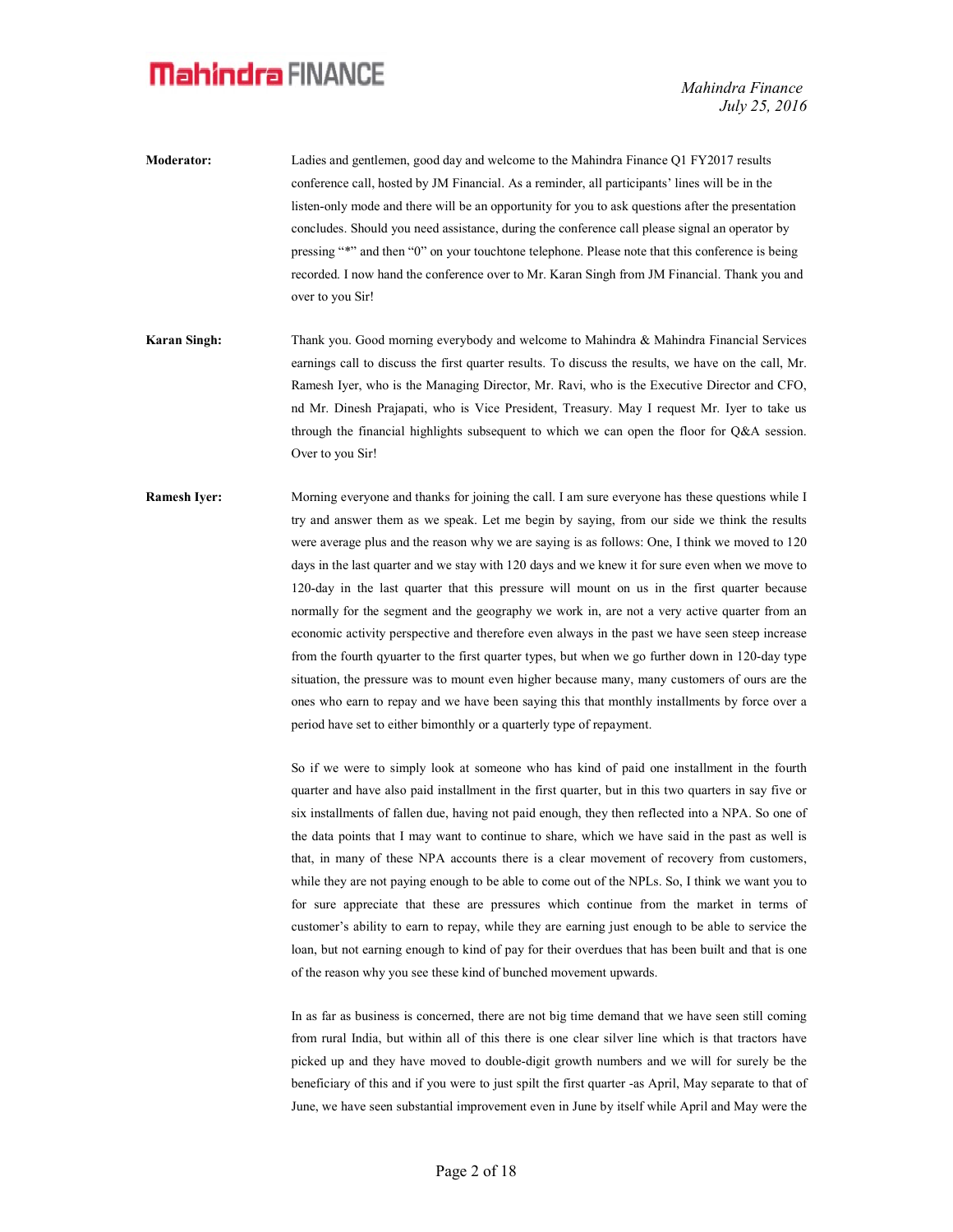pressure months for us. Clearly, we do see benefit of this in terms of business volumes at least from tractors already flowing into the July month.

 Our growth largely in the first quarter especially the disbursement growth largely have come from commercial vehicle, small construction equipment as well as SME segment growth and they are low yielding product and that is the reason you see a little depression to the NIMs, but since they are new contracts, one would not see the benefit of it in the form of they reflecting in low NPA. We are confident that these products as we go along will reflect low NPA and low cost of operations and therefore we do not see a big pressure even though the NIMs are lower in these products. We don't see ROA dipping in these products as we go along, but we do know that our growth has to come from also other products beyond this and as I said we are already seeing signs of tractor picking up and the monsoon being good and generally widespread across the country, our own expectation is beyond festival season, that is as the monsoon comes to an end sometimes in September, one would start seeing reflection of corrections happening from October onwards.

We also believe that some of the NPL of 120 days that would have got built in the first quarter are many times a reflection of almost the NPA getting provided for even the next two quarters, we do not expect that many, many more contracts to move in the same direction as we go along as we start seeing cash flow improvements happening from may be at the end of second quarter etc. We will continue to remain and continue to provide at this high level and we do not want to kind of not look at provisioning. We had a choice to kind of look at whether or not, but we have chosen to go along, but one change that you would have seen in what we have done during this quarter is, while we have not changed our provisioning norms we still do 120-day, we still do 50% on 12 months, 100% on 24 months etc., but on the underlying assets which are 24 months and old where we have 100% provisions already we have taken on the benefit of the available collateral value, but we have discounted that values substantially and we have only looked at 40% or so or45% of the value realizable of those underlying assets and that what we have relied on is our own experience of our ability to repossess from this segment, our ability to sell and transact in this segment and also have looked at various pricing formats like the e-auction platform etc., and then use a huge discounting to that price before we have considered any underlying credit and we also very strongly think that this time around the monsoons being widespread across the country, one would see the benefit of it flow not just from few geography, but possibly from across the country.

We have seen improvements in some these markets not just out of this monsoon, but also out of some infra activity that is already there and repetitive states exactly from the past are Andhra and Telangana. We have seen some improvements for us in Tamil Nadu, we are not seeing deterioration any further. Karnataka is stabilizing, but still not in the zone of improvement. Clearly, business volumes have come to was from UP, but one caution from UP is there are delays in payments by the government to the contracting segment and that is causing a little delay in as far as repayment, but clearly seen visible business volumes happening out there. I think in this round Maharashtra and Madhya Pradesh would be two very, very positive sentimentally very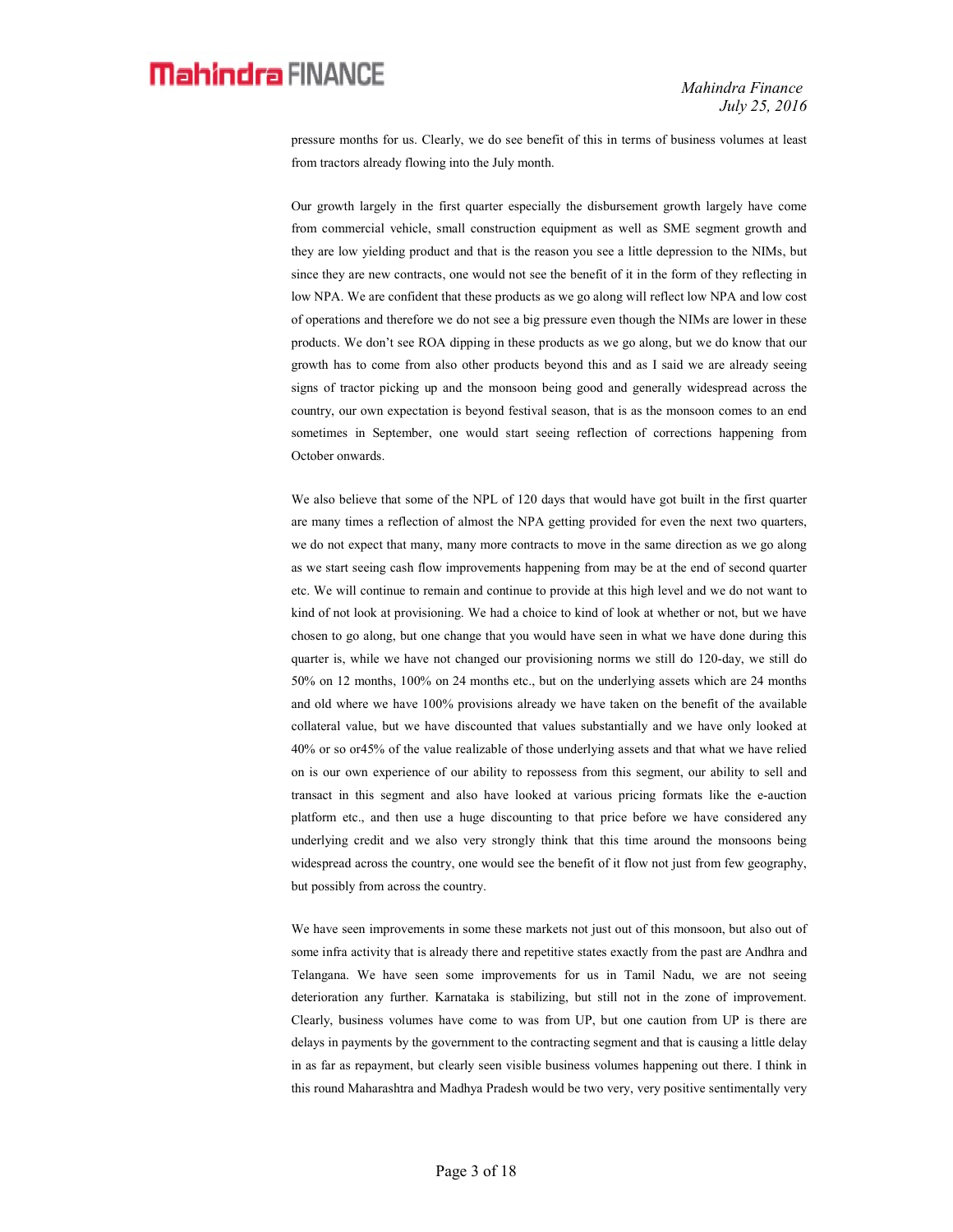positive changing states, as we would see because after two years of continuous drought these geographies have received good monsoon.

 So overall I would think from our point of view while it has been a very pressurizing quarter from a market point of view from outside what we see in the market place in terms of the rural geography is concerned, but not many things have surprised us. It has gone the way we thought it would go, we thought this would be the deduction. We knew for sure when we got into 120 days, it is going to built a high pressure on us. Again to repeat ourselves we have not rescheduled any of the contracts while these are 40% to 50% or upward of these contracts have registered repayment, but we have not rescheduled them. We may have to wait for a quarter or two more to start seeing cash flows flowing from each of this segment. I think our disbursements have grown at 8%. The discounts of the product still continue. Volumes are yet not picking up and therefore the growth of 8% that we have got as I said is some due to commercial vehicle and SME segment growth, but also due to many other auto [OEMs] entering these markets.

 We have got into actively financing non-Mahindra tractors. We are into pre-owned vehicles with UV, tractors while we are not significant player yet in commercial vehicle pre-owned, but we are a significant player when it comes to car, UV and tractors, but in rural market. We have resourced ourselves adequately in terms of people, in terms of penetration, in terms of investment in technology and we continue to believe that we are future ready, while it is going slow even now, but are own belief is that after this monsoon and the sentiments turn positive and with directionally what we see from an infrastructure perspective in road sector etc., opening up which is reflected in commercial vehicle, construction equipment segment etc., we very strongly think that we are all set to kind of embark on that growth story, but may be we need to wait for a quarter or two before we can say everything is God set. Our two subsidiaries have continued to perform well. The housing subsidiary has similar problems that Mahindra Finance has from this geography while on low base and a high demand for product as that they have continued to register a 19% growth and as far as our insurance distribution is concerned they are maintaining growth of about 11% or so. So both subsidiaries have also maintained growth and collectively, I think we are now 4 million plus customers that we have worked with and we do see benefit of that.

 Our direct marketing initiative has worked well. About 25% of our business do come from direct marketing initiative and one last thing would be we have talked about it that we are relooking at our own structure internally and we have announced the new structure and today the organization is activity based structure is what we have created which means right from head office up to the large branch level each of the product line has got direct vertical structure, which is focusing on the product, which we believe will enhance relationship, will improve better understanding and the product designing to suite the customer requirements would get better attention for us to be able to get the volume benefit and which actually helps us to tie up with many, many OEMs, who are reaching out to that market. More interestingly a similar vertical has got created for recovery and to some extent and I am not saying this has an excuse for the reason, but when this new structure gets announced they do take sometime for it to settle down, but we did not want to delay it any further and we wanted to do it before the market can open a big time. So we kind of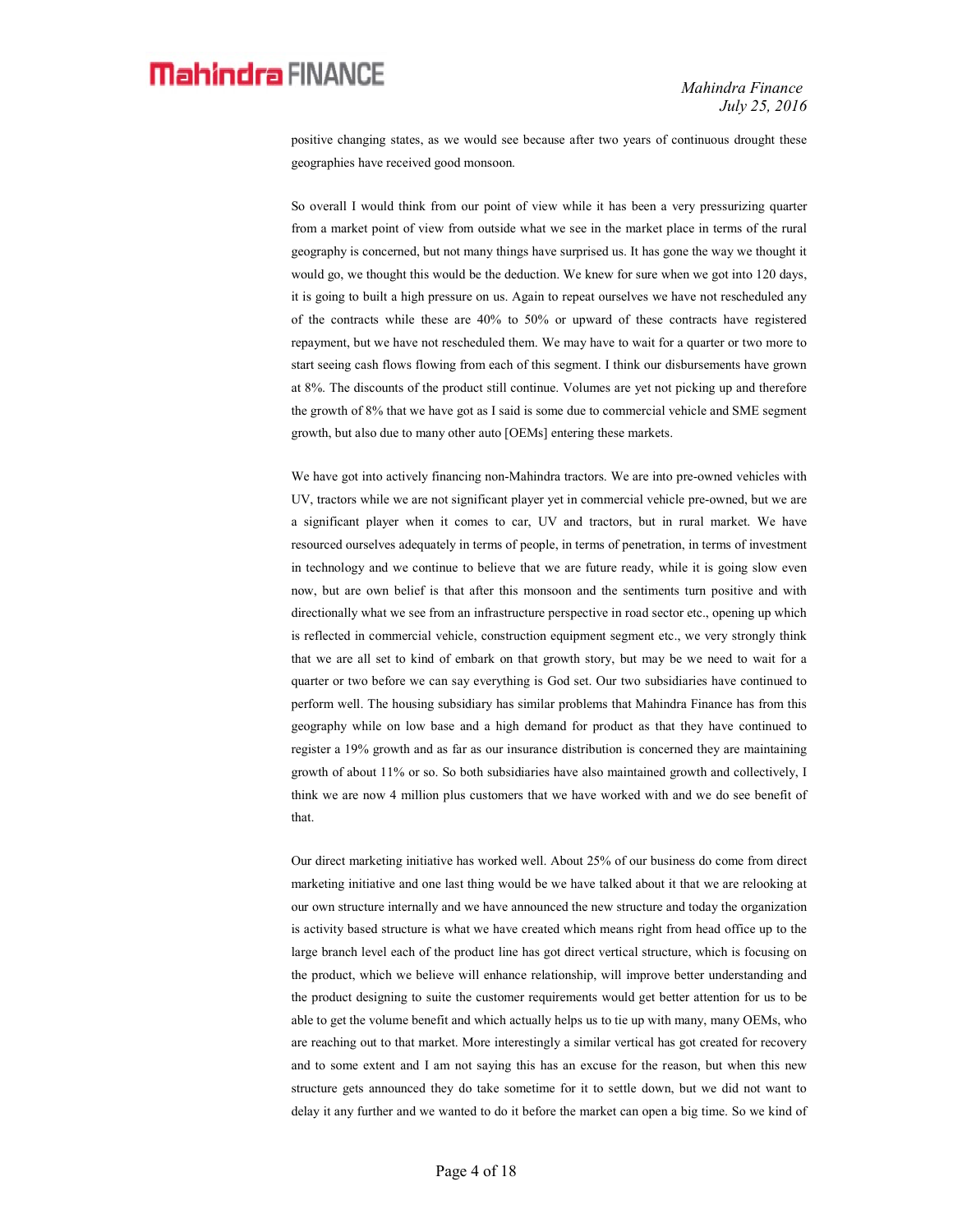Mahindra Finance July 25, 2016

dialogued, communicated, took input etc., over the last six to eight months and got it announced during the kind of first quarter that you may see and the entire recovery structure is now bucketed into a team handling this 0, 1, 2 buckets, someone handling the 3 and 4 buckets, a team handling the five plus bucket and then you have legal sale like an ARD which handles 10 plus and 8 plus etc., and I think these verticals will in big time help us reach out to these customers and negotiate, dialogue, settle, repossess, etc., etc.

 We continue not to repossess aggressively. I think we have dialogued with customer and take a conscious decision on whether or not the resale prices are holding up while the discounts on the new products continues and therefore we do not yet see big time movement on the price upward but the demand for the product seems to be picking up.

 I think that the new structure in place, with branches in place, with people already in place and the market conditions showing trends of improvement and monsoon having registered a decent widespread across the country and relationship built with every OEM, our confidence is that are we reaching almost the end of the difficult times, not too soon, but very clear visibility of this is there and we do believe this festival season will be the first time where we would possibly think things are behind us. I think that is what I will put it us the overall summery of where we are. So, I am done with and maybe we should open it up for a Q&A.

- Moderator: Thank you. The first question is from the line of Mahrukh Adajania from IDFC Bank. Please go ahead.
- Mahrukh Adajania: Sir, just wanted to check if you were to recast to your accounts on 90 DPD then what would have been your NPLs and interest reversal this quarter would you have a broad idea?
- Ramesh Iyer: Why do you want to scare us? I do not know it is my guess why we are checking, it would be higher by another 2% at least is my guess, may be it could be 13% or whatever.

Dinesh Prajapati: Mahrukh, we will get back to you with the numbers.

Ramesh Iyer: Before the call ends we will kind of repeat the number, but that is my guess anyway.

Mahrukh Adajania: Sir, Just wanted to check that with this monsoon being good, so currently the NPLs are around 43 billion, so with the monsoon being good how much recovery can we expect? What level do you see at the end of second quarter where there will be some marginal recovery and then at the end of third quarter where there will be a bigger recovery?

Ramesh Iyer: So, let me first clarify, I do not think we must over bet that on the end of second quarter lot of corrections would happen because by the time monsoon is declared over it is going to be almost August end or September early, and therefore there will be no outcome from monsoon effect if any. Will the sentiments remain positive? Will there be lower deterioration to asset quality? May be answer is yes, but we do not want to over bet to say okay if this is going to happen by end of next quarter? Are there going to be a big correction or whatever, but what we have seen you may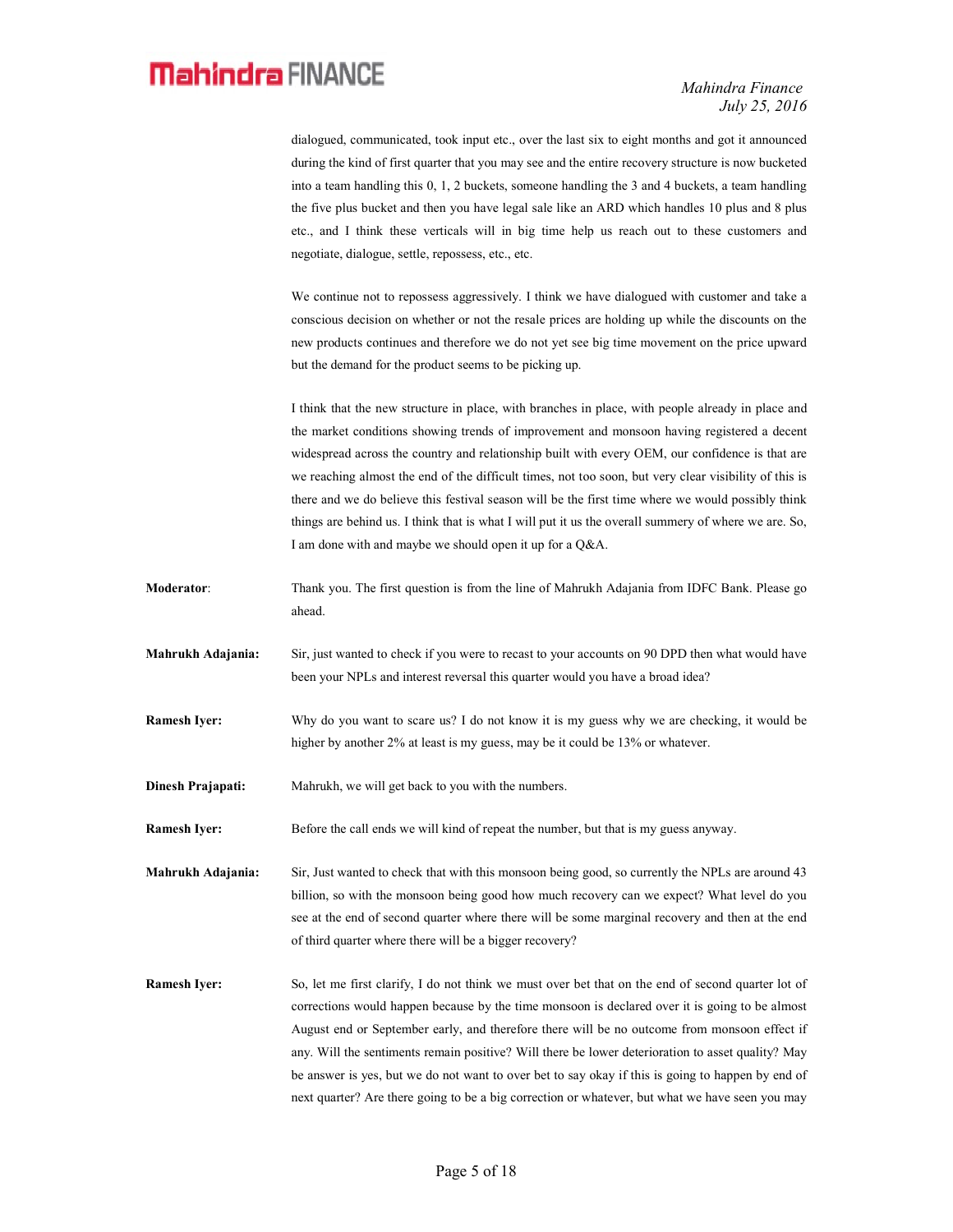want to go back in history and see which is whenever it climbs; you just take last year as an example. I think up to third quarter we were almost close to the same 11% types, which came down to 8% as we ended the fourth quarter so that could be the first level of drop that one can see having even moved to 120 days before it can go back to it is original 5% to 6% types maintaining 120.

Mahrukh Adajania: Sir, in Madhya Pradesh and Maharashtra you said would see good revival from monsoons so how much would that be contributing to our NPAs and loans?

Ramesh Iyer: Exact state again we will take out the detail, but why did I say Maharashtra and Madhya Pradesh, I think these two are also having a large tractor portfolio and we have seen them go through the struggle for the last two years, while the customers have tried to service these loans, but they have not been able to pay enough to come out of it and I would think that these two states surely will see improvement to tractor portfolio and UV portfolio because UV again is very agri dependent UV moving the agri product like sugarcane etc., and therefore I said that these two markets would show improvement, as far as states are concerned about 25% of the NPL comes from these states and even if they show 60% improvement let us for hypothetical reason look at it so we can see an overall 15% improvement to the NPA can simply happen from these two states.

- Mahrukh Adajania: Over the third and fourth quarters?
- Ramesh Iver: Yes.

Mahrukh Adajania: Sir just one last question how much of the NPLs were partly paid would you have any such?

- Ramesh Iyer: I think about 55% or so in the last fourth quarter we have about 60% plus and I think 50% to 55% of the contract would register movement in this quarter and if you look at two quarters between fourth and first quarter if you take, I think it will be close to that 55% to 60% types.
- Mahrukh Adajania: Thank you so much.

Moderator: Thank you. The next question is from the line of Sunil Shah from Edelweiss. Please go ahead.

Kunal Shah: Sir, firstly in terms of why particularly from this quarter have we started estimating the value, realizable value of the assets? Was it more to do in terms of the transitioning and a related question to it is even though we are taking the haircut, if suppose if we are not able to recover the amount which we have estimated when do be see the reversals of this benefit again falling?

Ramesh Iyer: So let us look at it see whenever we start this question will still be why this quarter? Whether we are done it this quarter or we will do it in the next quarter? This question will still remain. Why this quarter? So therefore it is important to look at why did we look this bucket rather than when did we start? So these bucket are ones where we have already made 100% provision, where there is no further provision is required to be done and therefore any amount that we can recover from this bucket is something that is available as a benefit and we have looked at our experience of that past as to how as this bucket behaviors have been and that is one decision to therefore look at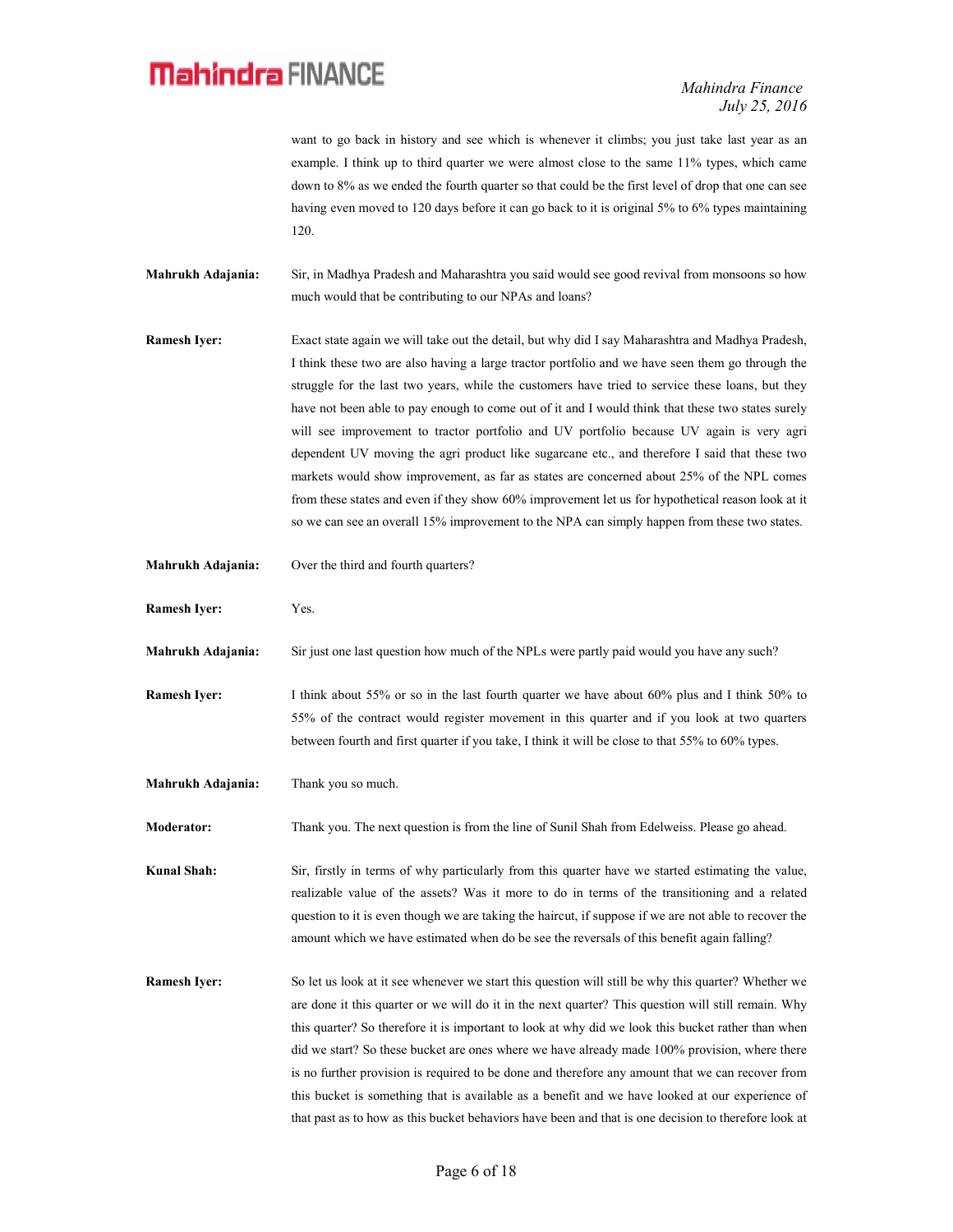Mahindra Finance July 25, 2016

what do we what to do. Second is as the market opens up, let's see in 100% provided cases 30% to 40% of them are tractors. This is the time we should do it actually because when there is a need for use of these tractor, I think we would like to start repossession in this bucket and when we try and do repossession in this bucket, the chances that either we get the vehicle would be in transact, or the customer wants to sit for settlement and close it, which is how we have kind of taken this call and therefore there is a scientific approach to reaching that 40% to 45% as the value possible because if we think that out of 100 vehicles only 50 vehicles are available to be repossessed then that leads to that or if you think that the vehicles are available, but you can get only 60% to 70% value and then you adjust it for availability and the value then you would reach that number so therefore the way we have arrived at this 40% to 45% is on that basis. The timings is on the basis that it is right time now to start some settlement and repossession and our experience of the past is that is doable in this bucket and therefore without changing the norms of provision we said it is better to take the benefit of what is available. That is how this decision has been arrived at. Now your last question of supposing we are not able to recover this money, when will start seeing reversal etc., we are going to apply the same effort and logic in 12 plus also where we are made 50% provision. If you finally look at 12 plus and 100% provided overall as one bucket even though we would have taken some credit in the 100% the recovery from the 50% bucket would be so high that it would have an ability to absorb all of this.

- Kunal Shah: Finally, whatever is the value based on the seasoning of the vehicle we had taken 40%, 45% of that, so may be like 55%, 60% kind of haircut on the realizable value?
- Ramesh Iyer: Yes.

Kunal Shah: Other thing is in terms of the collection efficiency?

Ramesh Iyer: Just one clarification on that is this would be not more than 20%, 25% of the original value.

- Kunal Shah: Okay, so this will not be, 20%, 25%.
- Ramesh Iyer: We have not taken new vehicle price and we have applied at all that, we have simply looked at, our experience is, we can get 65%, 70%, we said knock it off so much percentage and take only 40%, 45%, which eventually means not more than 20%, 25% of the vehicle price.
- Kunal Shah: In that sense the overall value for which we would have taken this would be somewhere around?

Ramesh Iyer: Three times it is going up roughly, suppose if you have taken.

- Dinesh Prajapati: Rs.900 to Rs.1000 Crores.
- Kunal Shah: Rs.900 to Rs.1000, so out of Rs.4400 odd Crores of NPL we are saying like Rs.1000 Crores would be more than 24 months, it is almost like?
- Ramesh Iyer: That is why the coverage ratio is also upward of 50%, 55%.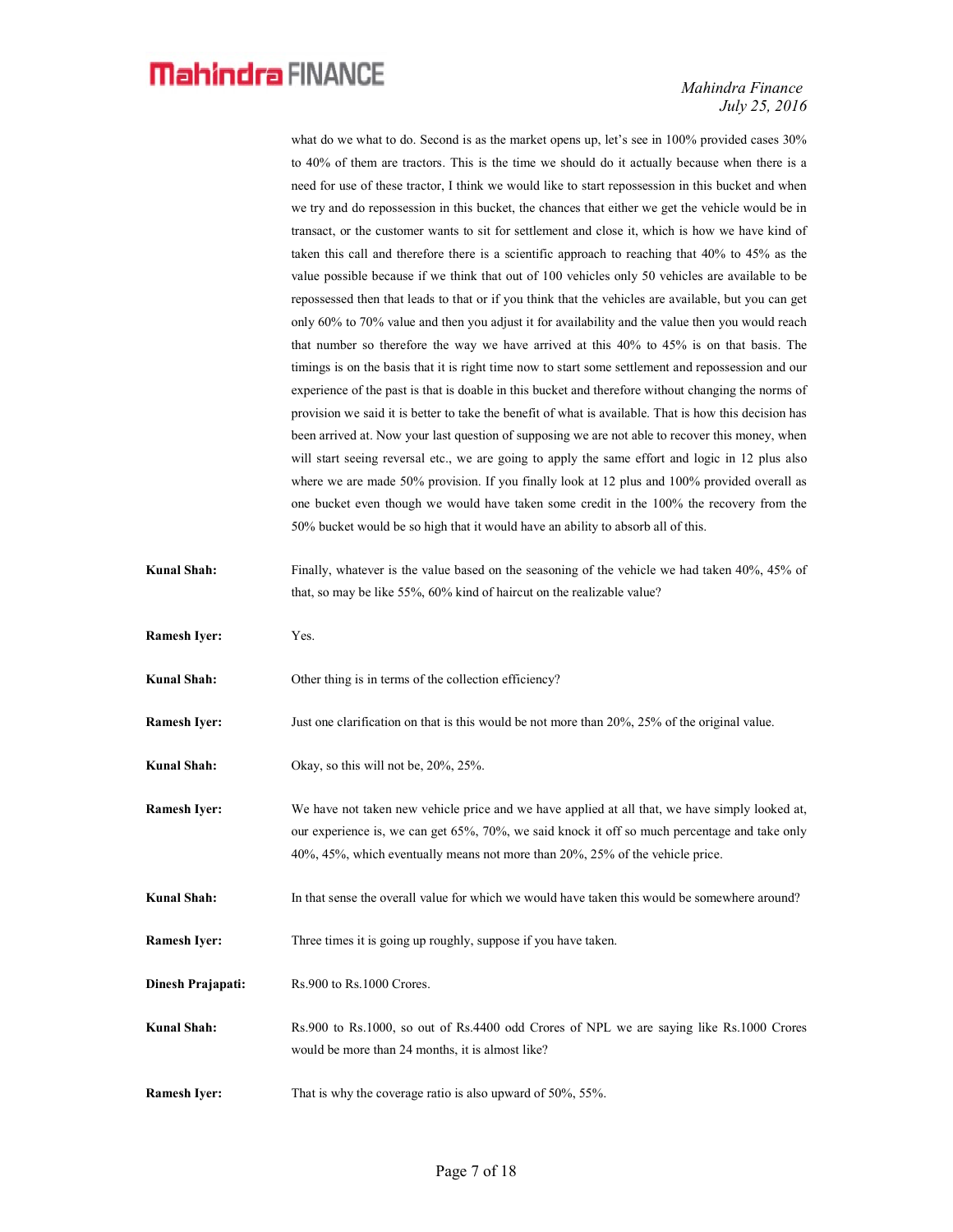V. Ravi: It is there in the analyst presentation how much is more than 100% is there.

- Ramesh Iyer: Any case after all of this we still carry Rs.700 Crores of excess provision over the RBI requirement.
- Kunal Shah: Okay and the other thing is in terms of collection efficiency, so how that has been in this particular quarter, which was somewhere around 107% odd in Q4 so where are we during this particular quarter, we saw that in March?
- **Ramesh Iver:** Now fact that you have now tracked us for as long as we run the company please do not compare us sequentially.

Kunal Shah: No, I think it would be lower obviously because last time...

Ramesh Iyer: It will be about 85% or so, 80% to 85%, 87%.

Kunal Shah: 87%, so I think last time also the lowest collection efficiency was somewhere around 87?

- Ramesh Iyer: It will always be, first quarter believe in me April, May is a disaster month from the market perspective because customers is not there, extreme heat, activities are at its lowest, all kinds of things happen in this quarter, so typically this problem will always be there, this time around with June, the monsoons already setting in, even if somebody wanted to pay, they said they would rather wait for another quarter because they want to use up that money for sowing and seeds and fertilizer, which is a happy reason why they are holding the money, past years they were holding the money because the monsoon had not even started, so they said we do not want to spend the money and that got us a little worried that we said that in our call, but this time the news is they are saying we got the money, but we would not use it for this purpose, which in my opinion is a very, very positive thing to hear and which is why this confidence.
- Kunal Shah: Lastly in terms of securitization, so how much was it, this time the income is slightly lower at just Rs.6 odd Crores, if you can just explain us to what is the reason and finally maybe as a proportion of this securitized portfolio, how should we expect the revenue recurring from this?
- Dinesh Prajapati: Kunal, we had last year write back up around Rs.29 Crores in the securitization income because it was, all old deals, which we would have executed say three to four years back where we used to upfront the provision, whenever those deals used to mature there will be write backs, so there was a write back of around Rs.29 Crores in the last year, on a run rate basis if you see the securitization portfolio we have around Rs.1200 Crores outstanding securitization value and of which there is a seasonal to some extent pattern because the tractor portfolio which is part of the securitization deal, so in the first quarter usually the earning from this kind of deals will be run rate of around Rs.12 Crores to Rs.15 Crores, in the second quarter, the run rate should be in the band of Rs.35 Crores to Rs.40 Crores and the third quarter again the run rate can be in the band of Rs.12 Crores to Rs.15 Crores and the last quarter it can be somewhere around Rs.70 Crores, Rs.75 Crores.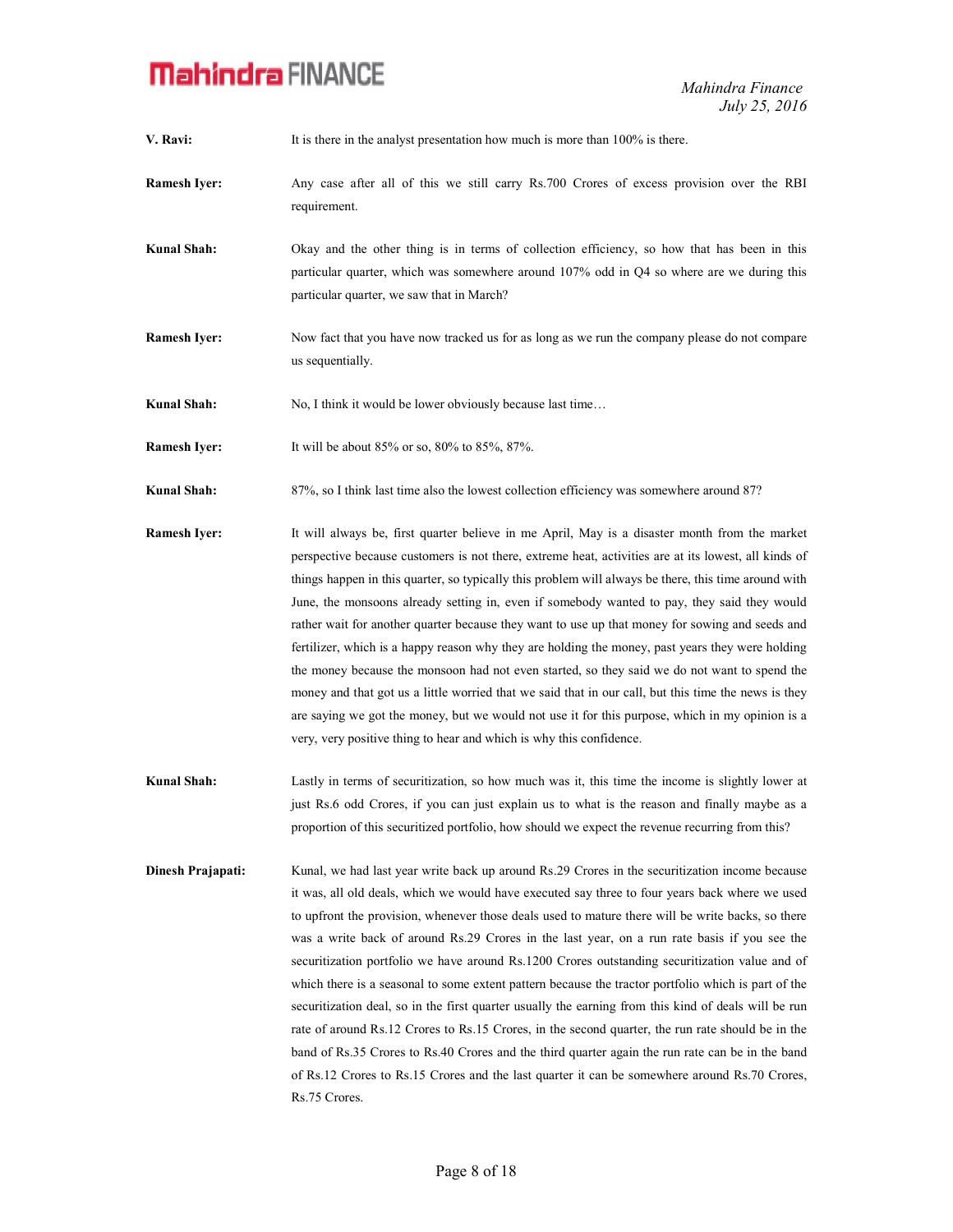| <b>Kunal Shah:</b>    | So broadly maybe Rs.120 Crores, Rs.125 Crores and last time we reported securitization income<br>of Rs.200, so in Q1 you are saying Rs.29 Crores was the reversal?                                                    |
|-----------------------|-----------------------------------------------------------------------------------------------------------------------------------------------------------------------------------------------------------------------|
| Dinesh Prajapati:     | That is first quarter, second quarter that is around Rs.37 Crores, which is a write back.                                                                                                                             |
| <b>Kunal Shah:</b>    | Through the fiscal out of this Rs.200 Crores, how much would have been there in total?                                                                                                                                |
| Dinesh Prajapati:     | Rs.67 Crores.                                                                                                                                                                                                         |
| <b>Kunal Shah:</b>    | Rs.67, so it was there largely in first half itself, 29 and 37.                                                                                                                                                       |
| Dinesh Prajapati:     | Yes.                                                                                                                                                                                                                  |
| <b>Kunal Shah:</b>    | So this 67 and it has not flown through in this quarter?                                                                                                                                                              |
| Dinesh Prajapati:     | All our earlier deal, which used to have upfront provision, is now matured already.                                                                                                                                   |
| <b>Kunal Shah:</b>    | It is already matured, so this year we may not be expecting any this kind of benefit all through<br>the fiscal?                                                                                                       |
| Dinesh Prajapati:     | Yes.                                                                                                                                                                                                                  |
| <b>Kunal Shah:</b>    | Okay, thanks a lot.                                                                                                                                                                                                   |
| Moderator:            | Thank you. We take the next question from the line of Roshan Chutke from ICICI Prudential.<br>Please go ahead.                                                                                                        |
| <b>Roshan Chutke:</b> | Thank you for taking my question. How much is the interest income reversal during this quarter<br>Sir?                                                                                                                |
| <b>Ramesh Iyer:</b>   | Rs.130 Crores.                                                                                                                                                                                                        |
| <b>Roshan Chutke:</b> | It is a bit high, given the net increase in GNPA, which is about Rs.1200 Crores, so Rs.130 Crores<br>upon Rs.1200 Crores annualize it you were talking of yields of about 30% approximately am I<br>reading it right? |
| <b>Ramesh Iyer:</b>   | Since we are not reading with you, I do not know whether we should say right or wrong.                                                                                                                                |
| <b>Roshan Chutke:</b> | Rs.130 Crores upon Rs.1200 Crores of increase in net GNPA right?                                                                                                                                                      |
| <b>Ramesh Iver:</b>   | By data it must be right, but what is the question?                                                                                                                                                                   |
| <b>Roshan Chutke:</b> | My point is, it appears very high, 30% yields appear very high?                                                                                                                                                       |
| <b>Ramesh Iyer:</b>   | Okay, let our analyst team workout and let us know whether it is otherwise.                                                                                                                                           |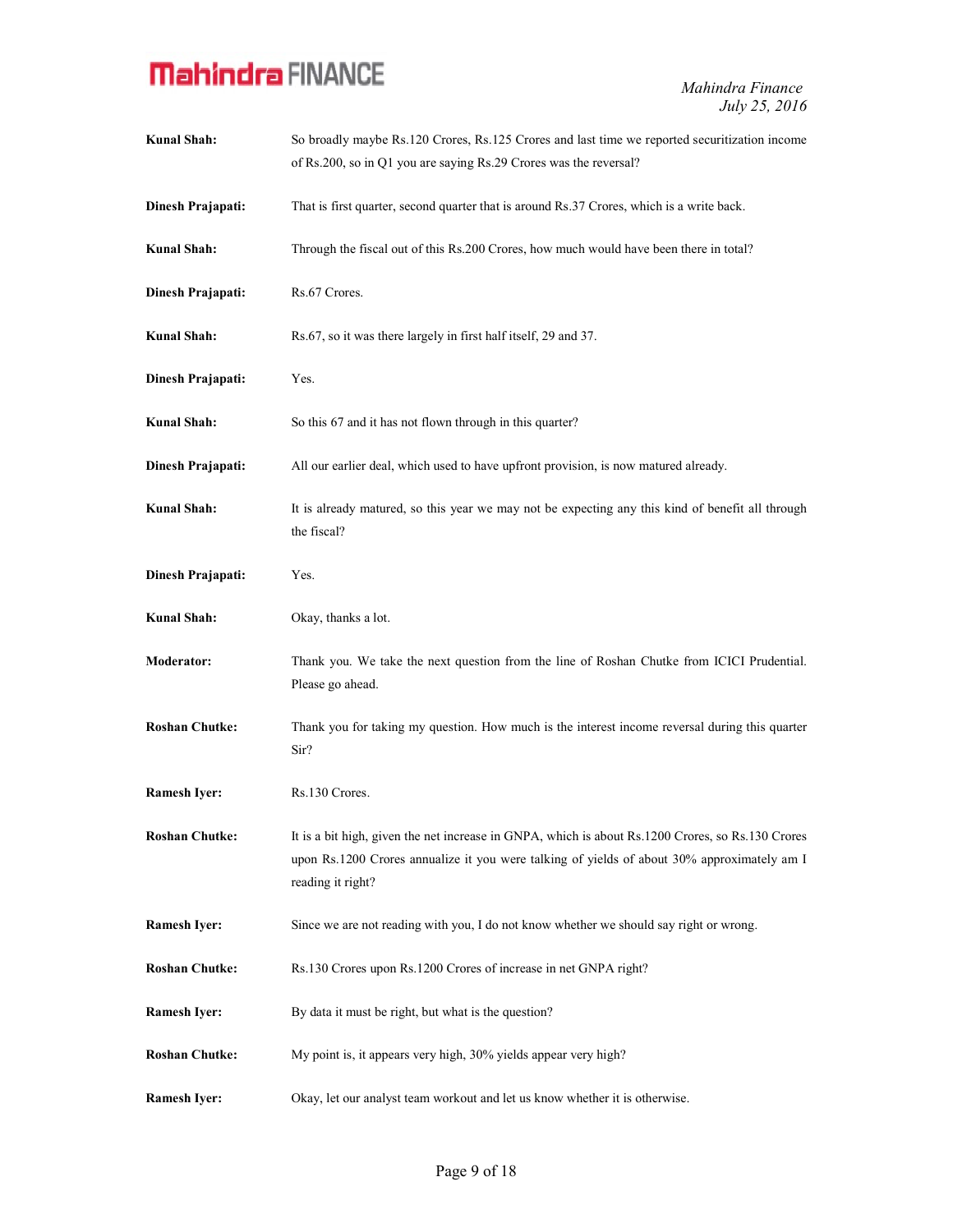- Dinesh Prajapati: You are right. There are two points, which you need to know, one is that the portfolio, there will be some portfolio, which you would have record and some portfolio additional incremental, so you are seeing only one side of the incremental plus minus whereas in absolute term in the system there could be a recovery from the earlier or the older bucket and there is going to be a fresh slippage, accordingly slightly higher. Second reason could be the tractor portfolios, when they get into this kind of NPL there will be a larger percentage, which will go into the income reversal piece because there can a ballooned EMI, which can lead to this kind of slippages at one stroke because of the early recognition of 120.
- Roshan Chutke: Okay Sir and can you just take me through the GNPA waterfall what actually slipped this quarter, what was the upgrades, cash recoveries and what has been the written off?
- Dinesh Prajapati: That I will take you at a later end.
- Ramesh Iyer: But I can tell you the repossessions during the quarter were not very high. We have held on to our selective repossession approach and almost I think what number of vehicles that we had at the end of fourth quarter in terms of repossessed vehicles is what we had at the end of first quarter as well, so I am not too sure, there will not be very high losses arising out of that. Anyway Dinesh will take you through in terms of details.
- Roshan Chutke: In terms of bank loan for the percentage of overall liabilities it has been brought down from 45% levels to now 40%, where are we headed here, I presume it is our costliest source of funds, would you want to cut it dramatically?
- V. Ravi: Basically you do not, this percentage is about transition percentage because the whole thing is that our disbursement growth has not yet picked up, so when we start growing, the real percentage will emerge, yes the direction will be bank borrowings will come down, market borrowings will go up, but the percentage now you see is a bit distorted because there is not much of a disbursement growth, but directionally yes, we will take advantage of the market borrowing because when we go and borrow in the market 1.5% we are cheaper, so it is always that way, but nevertheless we cannot avoid banks altogether, but you will see it, when we start growing, you will see that they will marginally go up and other market borrowings will further go up, but as of now I think there is not so much you have to read into it.
- Roshan Chutke: Just last questions from me, can you help us to understand how the new structure will help build relationships with OEMs and the second question is can you speak a little bit about your SME business as in who is your customer, customer profile, loan ticket size, LTV, backed by what?
- Ramesh Iyer: As far as structure is concerned at the head office level, we have product heads, whether it is auto, tractor, car, pre-owned vehicle, etc., and each of those heads will therefore build relationship with the OEMs for those respective products, like for example someone who is head of let us say car would talk to all the car company and then he will build that relationship. His structure going down up to the branch is going to handle all the dealers at the local level of all the products and he will build relationship with the dealer as well as with the local area office of the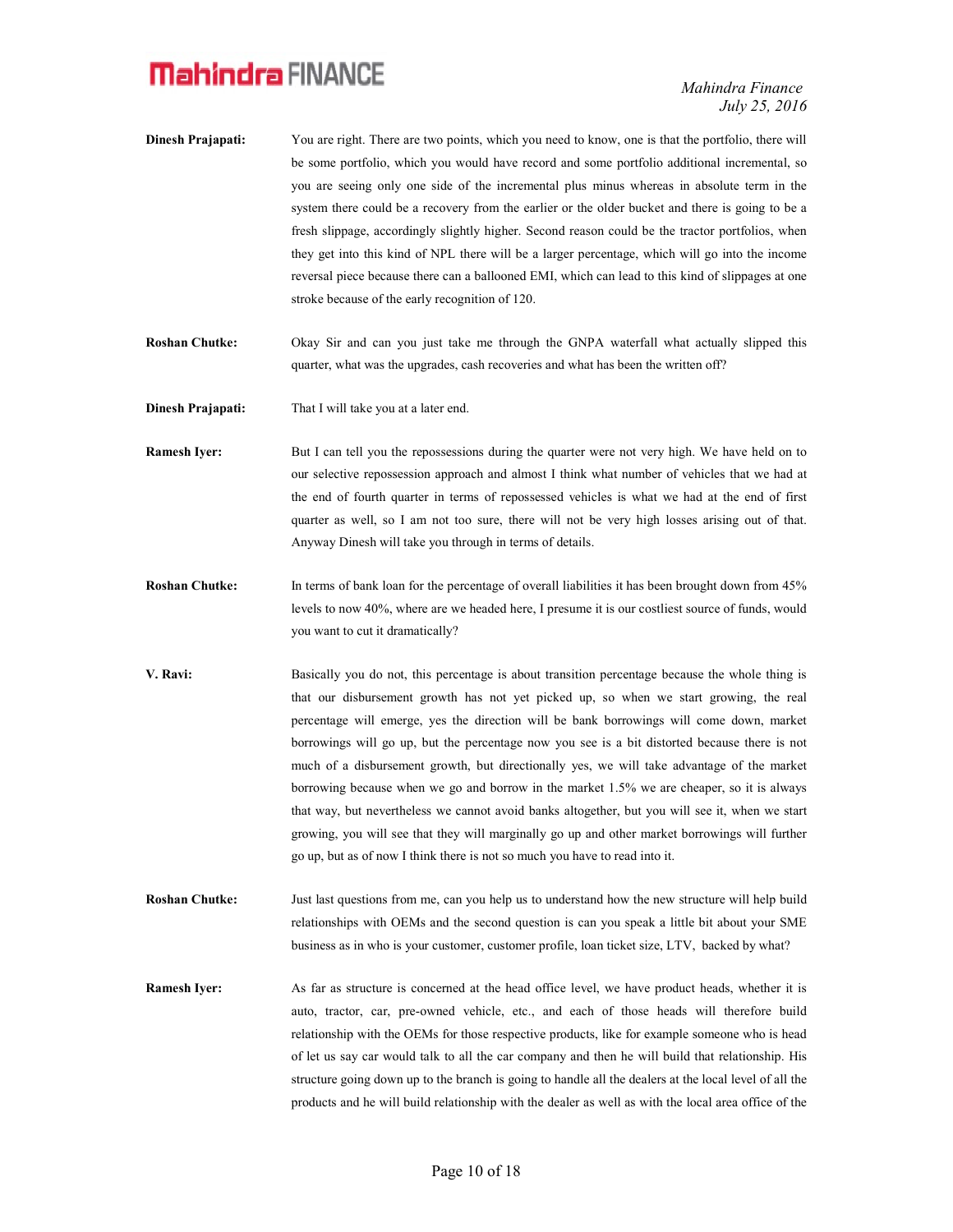Mahindra Finance July 25, 2016

OEMs. The policies of that business whether it is terms, conditions, whatever would be negotiated, agreed upon at HO level and will be announced for execution, so the policy method and mechanism that we had in the past is not changing. The empowerment, which was there at the local for a decision, is not changing, it is except that it is so very clearly identified in terms of who deals with whom and on what activity.

Roshan Chutke: On the SME side?

Ramesh Iyer: As far as SME is concerned, our philosophy continues to be to agri, auto, engineering as the three broad vertical in which we are participating. Let us look at the auto piece, which is we work with again through the relationships of the OEM, we work with the suppliers for these OEM and as we see many of these suppliers are common suppliers to Mahindra and Maruti maybe Bajaj and TATA, maybe Honda and Volkswagen, so we have identified many of them and we do help them in terms of their capex, in terms their working capital requirement, more so in terms of working capital requirement, we also have a fair view of their supply chain billing and controls of their cash flow through OEM since we do not have a control through their bank account and therefore when we do bill discounting, we do get the bills accepted by the OEM and then the payments get released through those method where we have either an account in which it is controlled or the amounts are deducted and paid to us, so that is the SME. On the agri front again through our own association with our tractor division and through them with a farming community out there, currently we have kind of picked up two or three elements, mainly let us say the milk and milk supply kind of an industry we have worked with some seven, eight converters and that is the industry where we are working with. Engineering again is the one, which is largely associated with either auto or tractor or a truck industry. We have not really gone out and lend any big time to any unknown, and our lending is also restricted. We do not want to be seen as equivalent to that of a bank who lends Rs.100 Crores to a customer as institutional loan or 7 year tenure types, no, we are not the ones who are trying to replace bank by saying, we will provide them all the working capital requirements no, we are one of the providers of these loan and I think our typical loan period has been about 5 years or 6 years type where we are also continued to able to do maintain our ALM matches and our own as I said working capital is not unsecured kind of given to anyone and everyone, it is linked through the OEMs with whom we are associated.

Roshan Chutke: And what is the ticket size?

Ramesh Iyer: As I said it is about Rs.5 Crores, Rs.3 Crores, and Rs.2 Crores. It is not gone beyond Rs.7 Crores, Rs.8 Crores; I have not seen proposals of Rs.15 Crores, Rs.20 Crores types.

Roshan Chutke: Thank you so much, that is all from my side.

Moderator: Thank you. We will take the next question from the line of Hardik Chedda from Lark Consultancy. Please go ahead.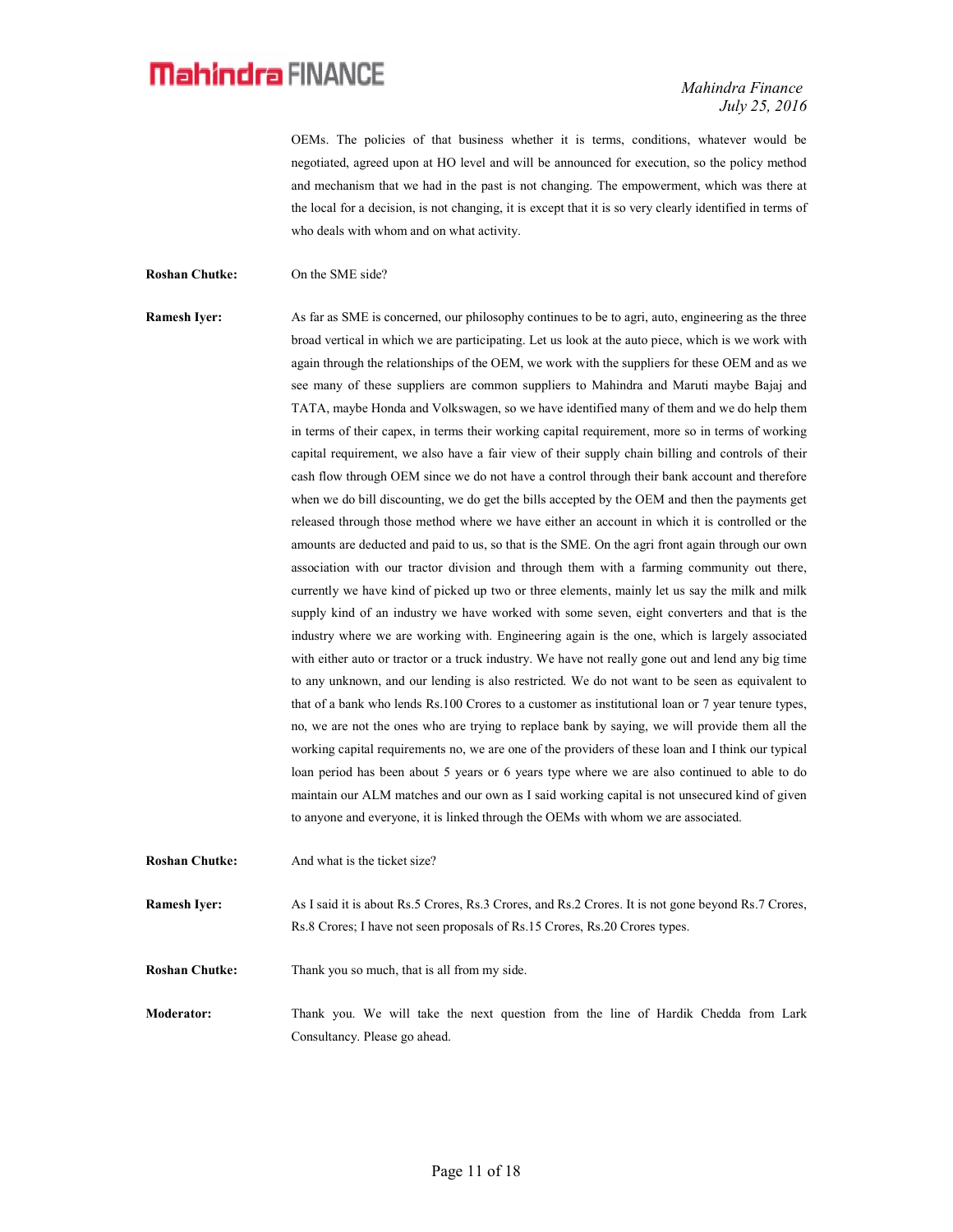Mahindra Finance July 25, 2016

- Hardik Chedda: Sir the way you said you are expecting a pickup based on a good festive season and good monsoon, I just want to know that by the end of the year where do you see the gross NPA level at least, but could you guide somewhere around by Q4 where you see the gross NPA levels?
- Ramesh Iyer: I would think that if we do not move to 90 days, if we move to 90 days I do not want to say there will be an improvement because our accounts will remain three months due, two months due because tractors are not really, really, monthly, monthly items, so therefore if we move to 90, I do not think we want to forecast where it will fall to, but in as far as if all market conditions go positive as we think it will beyond October, November, I think there can be a correction to these levels by maybe 1% or 2%, but it will take, do not forget that what is, built is not going to get corrected in six months time. When we say things will change we very clearly are forecasting, it would not deteriorate from here first before they can start correcting, because just in six months to expect somebody will pay regular installment plus another six installments, which is overdue is not something that we want to forecast, but for sure, we will start seeing corrections once the market condition starts improving, cash flows will start getting back into its place, the real benefit of it one can see only beyond November if the support price or a normal price gets announced and cash flow starts coming in. I just want to remind you all that last year the third quarter even through the crop was out, price was announced, physical cash flow came in only in the fourth quarter and we said it in as many words and if something of similar nature had to happen this time, let us say if soya price gets announced, but the real cash flow comes in only in January, then it is possible that all efforts of third quarter, the benefit of it can flow into the fourth quarter.
- Hardik Chedda: Supposing if you do not move to 90 days then at least so just to get a sense, if you are not moving to 90 days then where will be the gross NPA levels to understand?
- Ramesh Iyer: Where we ended fourth quarter, we were at about 8% without asset growth happening, let us say if asset grows at 15% and corrections happen, I think if 8 become 7 the possibility is yes, will remain 8 at 8 if the market does not show disbursement growth, but collection improvements happen.

Hardik Chedda: Thanks a lot. I am done.

Moderator: Thank you. Next question is from the line of Sunil Tirumalai from Credit Suisse. Please go ahead.

Sunil Tirumalai: Thank you very much for giving me the opportunity. I have a couple of questions, one on the provisioning change that you made and related to the NPA recognition, so is there any timeline that you can give us in terms of how you plan to move to 90 days, will it happen this year or next year and if the provisioning change, policy change that you just mentioned explained is linked to the transition, can we expect a similar change sometime next year as well and some guidance on that will be helpful? I have one more question for follow up?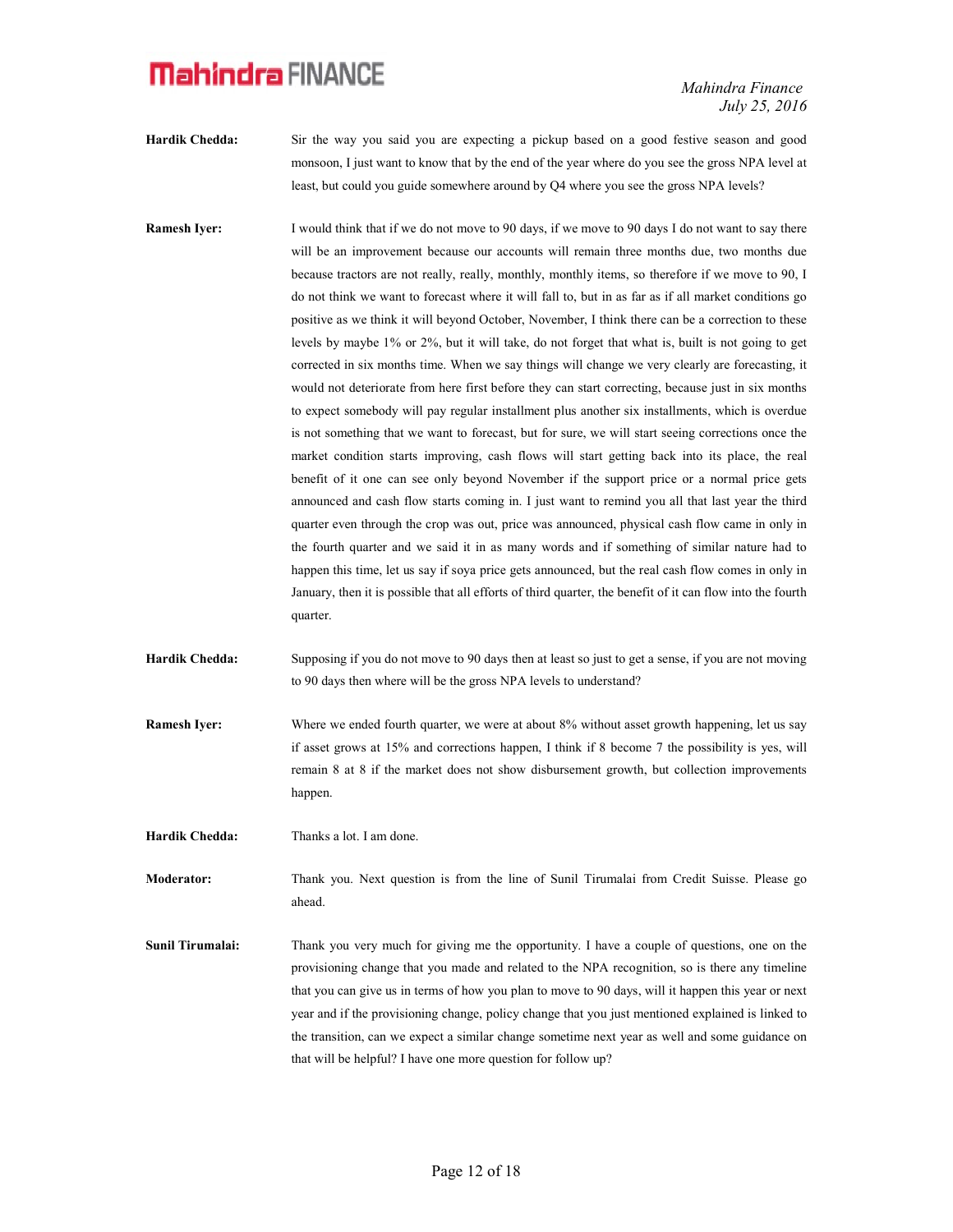Mahindra Finance July 25, 2016

Ramesh Iyer: When will we move to 90 days, I think our intentions have always been to try and move one year before it is actually due for movement like we moved to 120 almost in the fourth quarter types so that we are ready before March 2017, so we were ready in March 2016. Will that be our approach for 90 days? I think the answer is clearly yes, but market will have to support that, if we start seeing improvement in the market place, cash flow supporting it surely we will try our best to move towards that. I think we just want to draw your attention, we have not conclusive about it, we have Rs.700 Crores of excess provision that we carrying in the book. We will review it to see if such high level of provisioning required to be continued when we start moving to 90 because these were introduced at a time when the NPAs were at 180 day types, so once we moved to 90 days where we start taking market actions much faster than 180 days we will want to review our own norms to see is that the way we want to hold for too long, so that is one area that we may want to review for sure. Will we move to a little more approachable, repossession mechanism and sit with customer and settle when it moves to 90 days? My answer is yes. At 150, 180 when we repossess vehicle, I think we either settle with customer or dispose a vehicle. At 90 day we may negotiate with the same customer for a settlement and allow the vehicle be taken back for use, so these are strategic approach changes which will happen as we start moving towards 90 days and clearly in tractor business, we always keep saying this it is unreasonable to expect that a tractor guy can pay monthly. He will pay you once in two months, once in three months, he sometimes pay more than what is due for that particular quarter, etc., and therefore we will remain under that little pressure zone when it comes to product of that type, but that does not scare us because our credit losses do not mount just because the NPA numbers swing in one way or the other way. I must tell you that even if our gross NPA comes to 3%, our credit losses will be 2%; I must tell you that even if our gross NPA is 8%, our credit losses will be 2%; I think therefore the number that we work on is not to lose more than 2% on an asset.

- Sunil Tirumalai: That is helpful and I have a question on the housing subsidiary. The Annual report showed that the NPAs over there are reasonably high and this is no longer a small part of the business, it is approaching 10% and at this growth rate should start becoming fairly large in terms of the total business size contribution. Can you talk a bit more in terms of what is the strategy there? You are growing fairly fast in a business, which typically should not see this kind of loss rates or NPA levels, but you seem to be having a fairly high NPA number over there and what is the strategy on that? Are you are not worried about it or do you think that is the nature of the customer, any thoughts on this will be helpful? Thank you?
- Ramesh Iyer: It is important to understand that the current book of housing, it is not really, really big house construction and therefore please do not compare it to the housing industry norms. They are not that. They are not in the same geography where the other players of housing finance is. This is real village level; small house expansion, room addition loans and they have the same cash flow pressure that our tractor or a UV customer in the village is having. They are not exposed to another different cash flow that their problems can be very different and that is one of the reasons strategically, we are seeing 20%, 25% of the book will move away from these kind of financing to semi-urban low cost housing items, which then can be definitely compared with the other housing venture and that will see a quality change in the overall book. The good news even in that business is the customers are available to be met for discussed, the land is collateralized with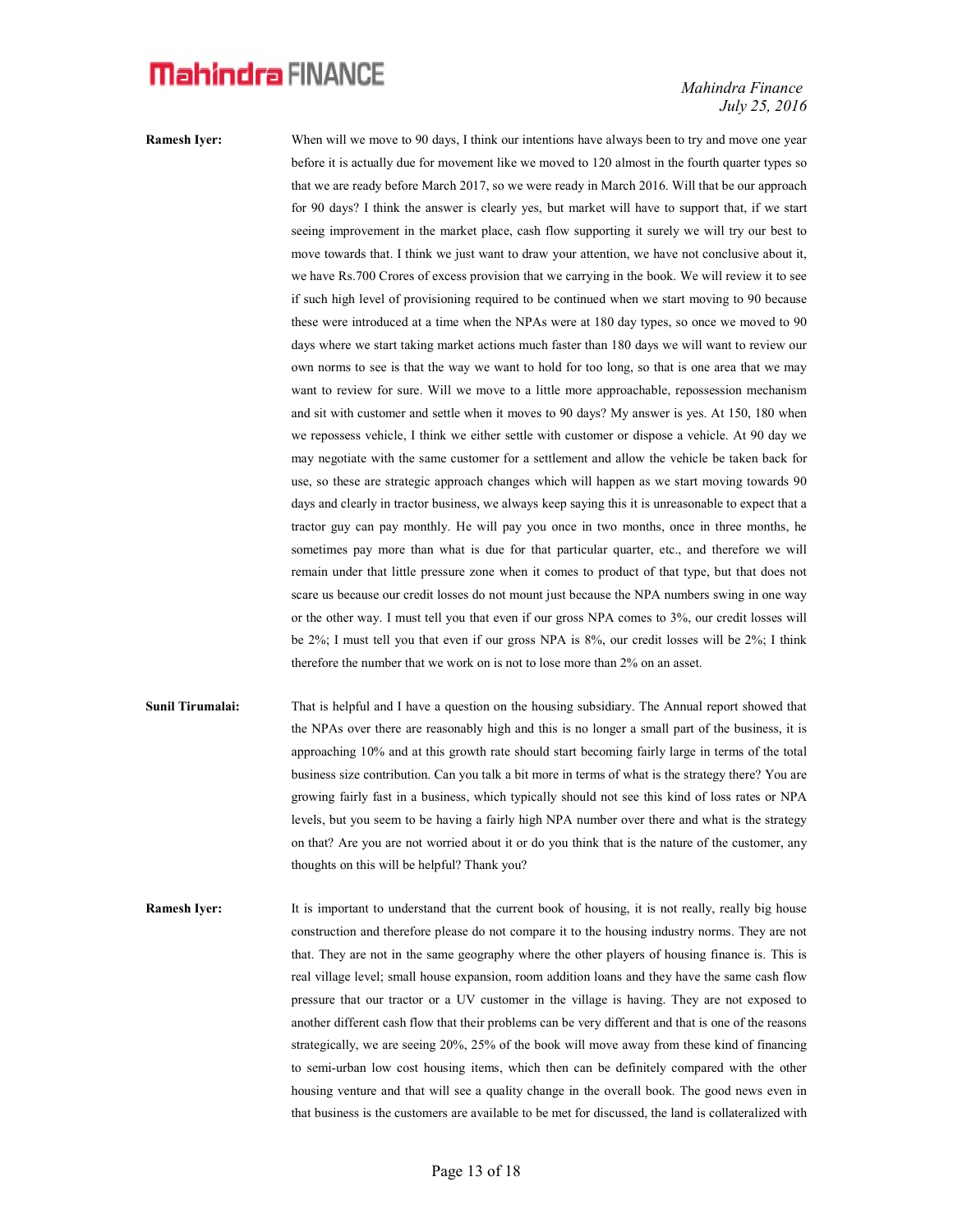Mahindra Finance July 25, 2016

our interest endorsed but for such small loans it is not that we are going to take back the land, sell and get our money, only when we realize that the family is not interested in continuing to service the loan and they themselves are wanting to sell off that is the time only we will be really transacting on the collateral as otherwise the collateral is a large security to built adequate pressure on the customer for repayment and you would have seen this in the past, even in the housing business they also had a similar pattern of third, fourth quarter correction because that is the time the cash flow improvement happens. So given the book, the way it is, it will continue to grow and it will have the same pressure, but the rates are expected to also protect higher level of NPL while the delinquencies, final credit losses will be low, but the day we get into the semiurban low cost housing portfolio once the book builds up to 25% of the overall portfolio, I think they will then become measurable very different from the way they are being measured today.

- Sunil Tirumalai: That is helpful. Thank you very much.
- Moderator: Thank you. Next question is from the line of Ashwin Balasubramanium from HSBC Asset Management. Please go ahead.
- Ashwin B: I just wanted to know if you look first at the delinquencies across the year in which you have originated would there be a significant difference in terms of the performance of those which originated let us say in the last two years, FY2015, FY2016 versus let us say FY2014 or prior to that or it would be uniformly similar?
- Ramesh Iyer: I do not think it is going to be very different, because the norms of lending have not been changed, but except that the NPA from 150 has moved to 120 and therefore even the current book, even though it is lend only this year, some of them would have become NPA, if you go to re-cost them on 150-day basis, I think the number of account which become NPA out of the money lend during the year, I do not think we have seen it as very different from the past. And you must factor into that, the change in cash flow pressure and therefore if you simply compare it to a period when these kinds of market pressures were not there obviously they will look different.
- Ashwin B: My second question is I mean if I compare last March to June versus this March to June, the deterioration in this March to June seems higher, but as you have explained part of it is due to the 120 DPD movement?
- Ramesh Iyer: adjust for 120, it is lower than what it has moved from last March to last June.
- Ashwin B: That is what I wanted to get. Thank you.
- Moderator: Thank you. Next question is from the line of Ankit Sancheti from Kotak Mahindra. Please go ahead.
- Ankit Sancheti: Sir, just couple of questions. This tractor uptick that we are seeing is coming from which segment? Is it agriculture segment, or it is more the other segment, infrastructure?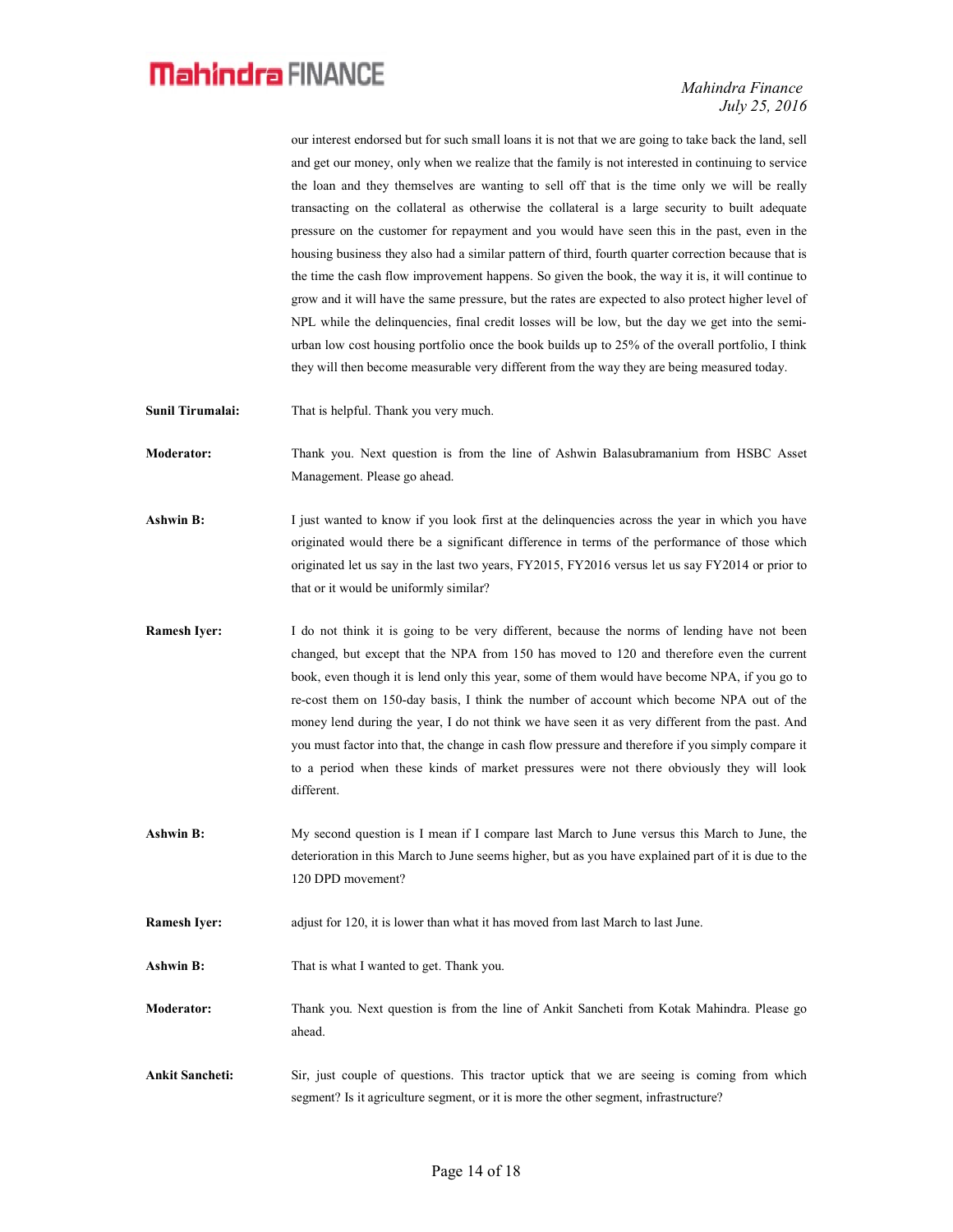Mahindra Finance July 25, 2016

- Ramesh Iyer: I think tractor is bought mostly by agricultural segment then used for haulage at least immediate after monsoon I am saying. The contract segment buying of contractor normally you will see the second season you will see it in October, November, January season. The farm purchase, I mean the farmers buying tractor would be during this year. Why? You must not forget that even though it is bought for this purpose they will deploy it into the hiring segment and 30%, 40% of the cash flow will continue to come from non-farm.
- Ankit Sancheti: Just on the vehicle two years and old just trying to reconcile this, these are possessed by the company or they are still with the customers?
- Ramesh Iyer: They are with the customers. If it was with the company we would have anyway sold and realized that value. It is just that we have booked at the moment of these accounts if somebody is paying, somebody is asking time we have able to spot the vehicle, legally we move toward settlement with the customer, the ability to repossess all those kinds of factors and which is why the discounting, if it is with the company then no discounting required, we would simply assess what is the best value and put that.
- Ankit Sancheti: Sir, just last thing on this tractor thing, the uptick, Sir, you mentioned that the current customer is not even paying his installments, because he seems stressed and at the same time we are seeing new customers coming in there is a growth. I know the base is very low, so there is growth which should not be read too much into it, but how do you reconcile these two things that new customers are coming in the market than existing ones are not even willing to pay their installments?
- Ramesh Iyer: So that is fortunate or unfortunate part of this business is, 90% of them are paying and 10% not paying is what we all discuss all the time. We take in 50000 customers we would assume that at least 90% of them will be even in best of time 95% of them paid and 5% did not. These are purely by time, but over a period of contract will they all pay, I think that is what we keep saying, 2% is what we will lose and 98% is what people will pay.

Ankit Sancheti: Thank you.

- Moderator: Thank you. The next question is from the line of Hiren Dasani from Goldman Sachs. Please go ahead.
- Hiren Dasani: Thank you. Sir, one question on your employee cost; if I look at annualized employee cost per annum, it seems to be showing some 18% year-on-year growth. Is that the right number?
- V. Ravi: It is correct. Daily on the back of volume growth about 8%, you are right.
- Hiren Dasani: Your yearly revisions happen typically in this quarter?

Ramesh Iver: Already done.

Ravi: 18% is for volume and rate value. Rate variance is about 12% and volume variance is 8%.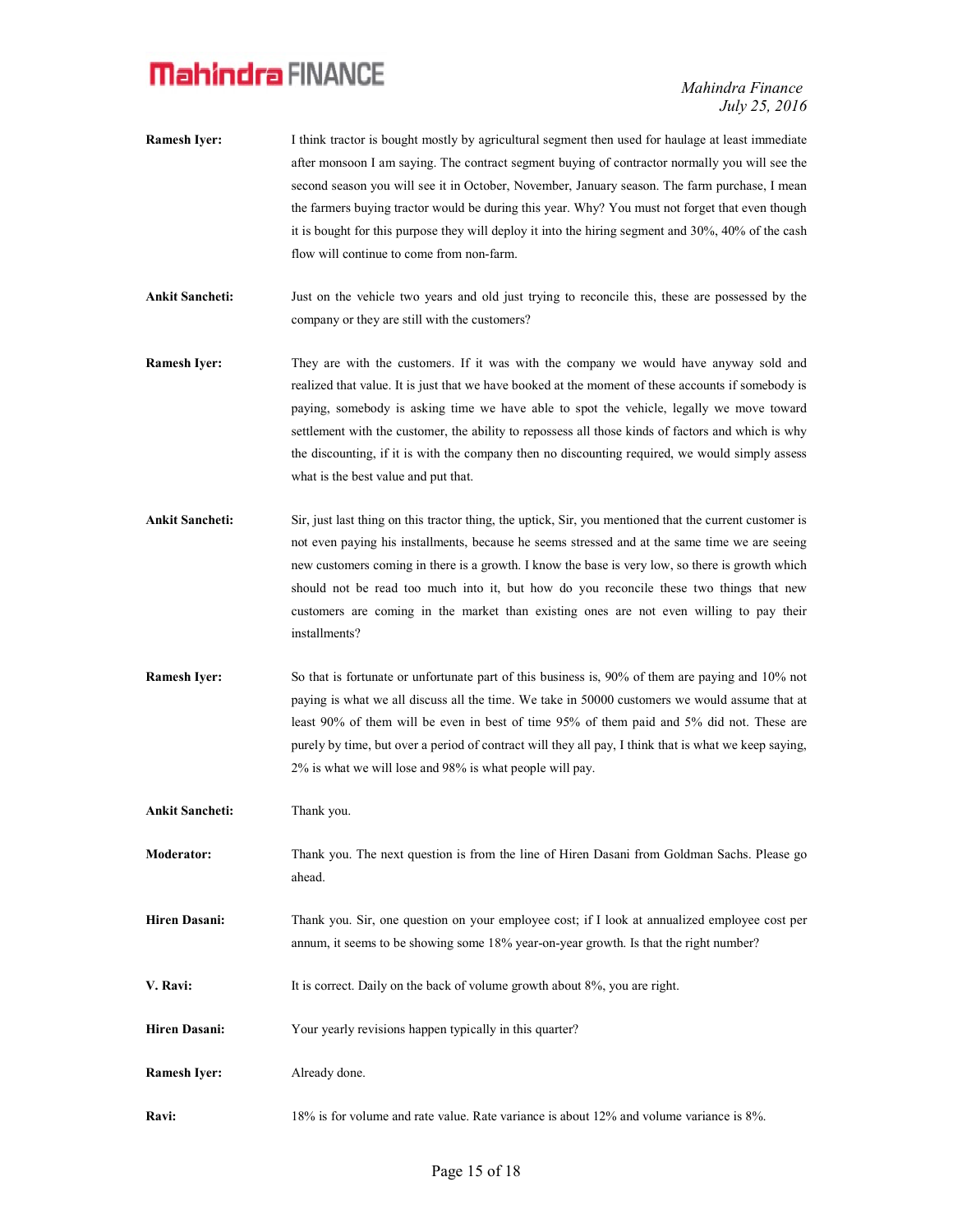| <b>Hiren Dasani:</b> | So year-on-year employee cost the line is up 29% on a per employee basis, it is 18%?                                                                                                                                                                                                                                                                                                                                                                                           |
|----------------------|--------------------------------------------------------------------------------------------------------------------------------------------------------------------------------------------------------------------------------------------------------------------------------------------------------------------------------------------------------------------------------------------------------------------------------------------------------------------------------|
| <b>Ramesh Iyer:</b>  | There is one item                                                                                                                                                                                                                                                                                                                                                                                                                                                              |
| Ravi:                | There in the 29% it is because of certain one time cost etc., will be there, probably there will<br>share one time cost, so performance pay is a one time cost, so certain one time costs will be there,<br>plus last year there was to some extent it was understated because last time the ex-gratia was not<br>there. So instead of 29% the real percentage is about $20\%$ - 18%, 8% due to volume and 12% is<br>the increase.                                             |
| <b>Ramesh Iyer:</b>  | Indirectly what he is expressing is what is there in this quarter not all of that are repetitive in<br>nature. So 18% per se would be some form of repetitiveness because of volume and the impact<br>will be all through the year.                                                                                                                                                                                                                                            |
| <b>Hiren Dasani:</b> | You would also make some bonus provisions, etc., which effective payouts will happen towards<br>the end of the year?                                                                                                                                                                                                                                                                                                                                                           |
| V Ravi:              | That will not hurt because we would like to make a bonus provision, because there should be<br>profit. So then we will make a bonus provision. So that will not hurt. Whatever is the first<br>percentage of the profit is given to them as a bonus. So that will not really affect us.                                                                                                                                                                                        |
| <b>Hiren Dasani:</b> | Just one suggestion, may be and you can take it up whether you want to disclose, but two things<br>if you can disclose on a quarterly basis, one is the movement of the gross NPAs, slippages,<br>recoveries, etc., and the other is the collection efficiencies, if you can put out in the presentation.<br>All of us know that there is a seasonality but if we know that year-on-year collection efficiencies<br>are not deteriorating, that would be really comfort thing. |
| <b>Ramesh Iyer:</b>  | I think we will try and see how to bring it out. We would try to not put many things, which can<br>then the competition look at it differently, while we take this input and we will see what of this is<br>right and how do we want to bring it out for sure?                                                                                                                                                                                                                 |
| <b>Hiren Dasani:</b> | Some asset quality data on a quarterly basis for the rural housing, if you can? I am saying some<br>asset quality data on the rural housing business also on a quarterly basis?                                                                                                                                                                                                                                                                                                |
| V. Ravi:             | Certainly. Wage increase will be there. We will think about it and tell you.                                                                                                                                                                                                                                                                                                                                                                                                   |
| <b>Moderator:</b>    | Thank you. We take the next question is from the like Amit Ganatra from Invesco Asset<br>Management. Please go ahead.                                                                                                                                                                                                                                                                                                                                                          |
| <b>Amit Ganatra:</b> | You spoke about the new structure of recovery in place, just wanted to understand, how is it<br>different from the earlier structure? What were doing earlier?                                                                                                                                                                                                                                                                                                                 |
| <b>Ramesh Iyer:</b>  | Earlier we had a band structure where people were answerable for all the products and the<br>recovery was being also handled by recovery team with the business team responsible for the<br>recovery even up to NPA levels. Now what we have done the business team is answerable for all                                                                                                                                                                                      |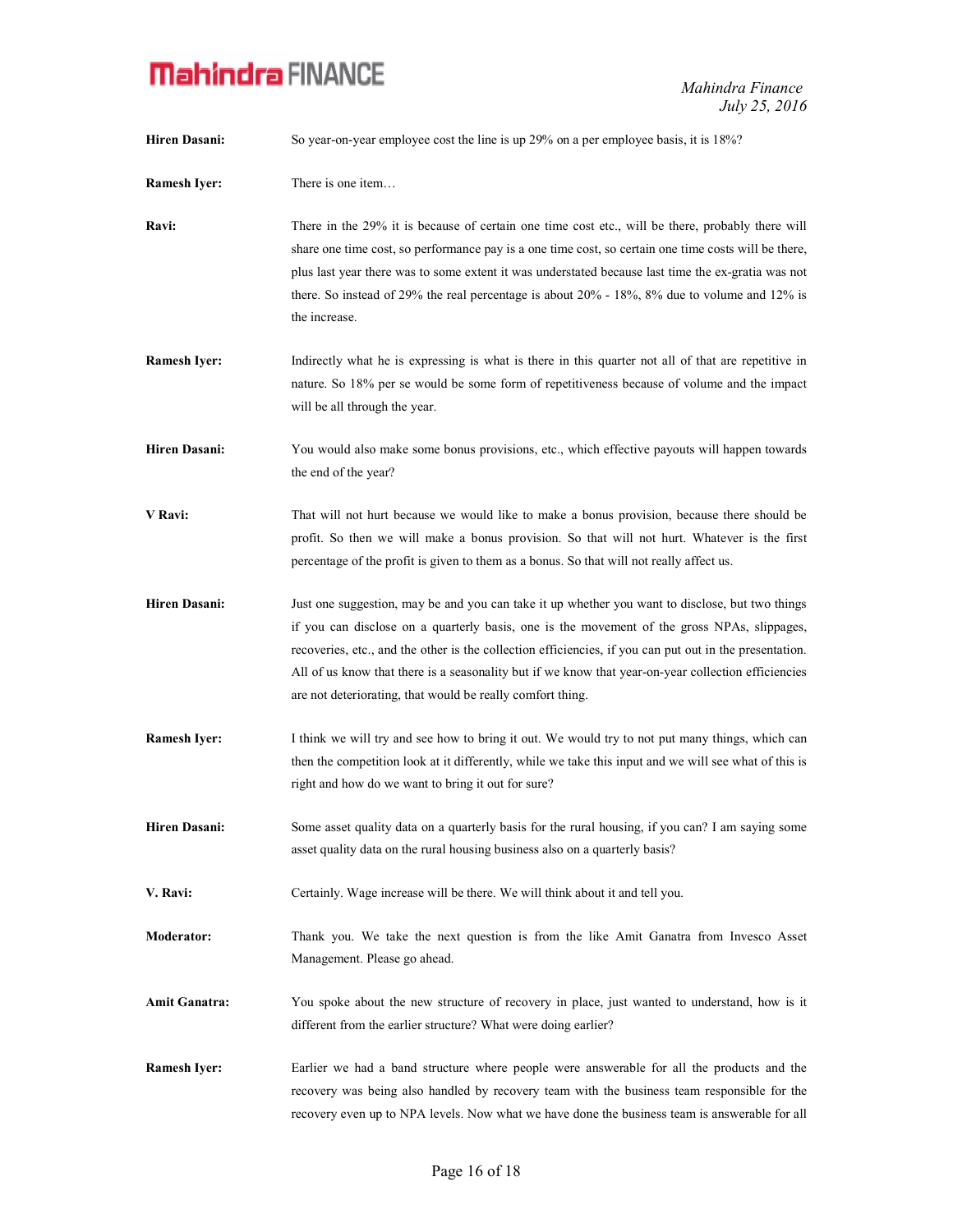|                       | businesses done for the first 12 months of recovery, which means he hands over the contract to a<br>recovery team, after he has ensured that the customer has repaid normally and then it becomes a<br>regular follow up, handling, etc. Now this is for the new business. As far as the opening balance                                          |
|-----------------------|---------------------------------------------------------------------------------------------------------------------------------------------------------------------------------------------------------------------------------------------------------------------------------------------------------------------------------------------------|
|                       | of the contract is concerned, from January onwards it is considered as new business. That is with<br>the business team, but anything prior to January or December 31 let us say closing account, all<br>this is hand over to the recovery team whose only job is to follow up and collect and wherever<br>necessary, to recommend for reposition. |
| <b>Amit Ganatra:</b>  | So now basically this new structure basically helps in overdue NPA kind of accounts.                                                                                                                                                                                                                                                              |
| <b>Ramesh Iyer:</b>   | It is bucketed. Now the teams are being made by bucket and therefore the whole idea is to build a<br>wall around each bucket so that they do not spillover to the next.                                                                                                                                                                           |
| <b>Amit Ganatra:</b>  | So this is something new, which we are not doing earlier?                                                                                                                                                                                                                                                                                         |
| <b>Ramesh Iver:</b>   | Earlier typically people followed up. I was allotted 250 contracts; it could have had six months<br>overdue, three months overdue, one month overdue everything.                                                                                                                                                                                  |
| <b>Amit Ganatra:</b>  | Thanks.                                                                                                                                                                                                                                                                                                                                           |
| <b>Moderator:</b>     | Thank you. We will take the next question from the line of Roshan Chutke from ICICI<br>Prudential. Please go ahead.                                                                                                                                                                                                                               |
| <b>Roshan Chutke:</b> | Sir on a 24-month overdue,, currently whatever is slipping into the 24 months plus overdue<br>bucket, are we providing 100% on that?                                                                                                                                                                                                              |
| <b>Ramesh Iyer:</b>   | That is right, 100% on that.                                                                                                                                                                                                                                                                                                                      |
| <b>Roshan Chutke:</b> | What is the outstanding amount in the 24-month overdue currently?                                                                                                                                                                                                                                                                                 |
| <b>Ramesh Iyer:</b>   | Outstanding from customer or you are asking much spillover?                                                                                                                                                                                                                                                                                       |
| <b>Roshan Chutke:</b> | Let us say outstanding amount, what is the outstanding in the 24-month plus bucket?                                                                                                                                                                                                                                                               |
| Dinesh Prajapati:     | That is what we said, around 900 to 1000 Crores of which we have done a valuation.                                                                                                                                                                                                                                                                |
| <b>Roshan Chutke:</b> | Correct, 900 to 1000 Crores of amount and about 400 Crores is the collateral value that you have<br>picked up?                                                                                                                                                                                                                                    |
| <b>Ramesh Iyer:</b>   | Of that we have taken 190 Crores, of that we have taken 45 Crores.                                                                                                                                                                                                                                                                                |
| V Ravi:               | Collateral value you divide it by 45%, you will get the full collateral, say roughly two times, say<br>about 400 Crores.                                                                                                                                                                                                                          |